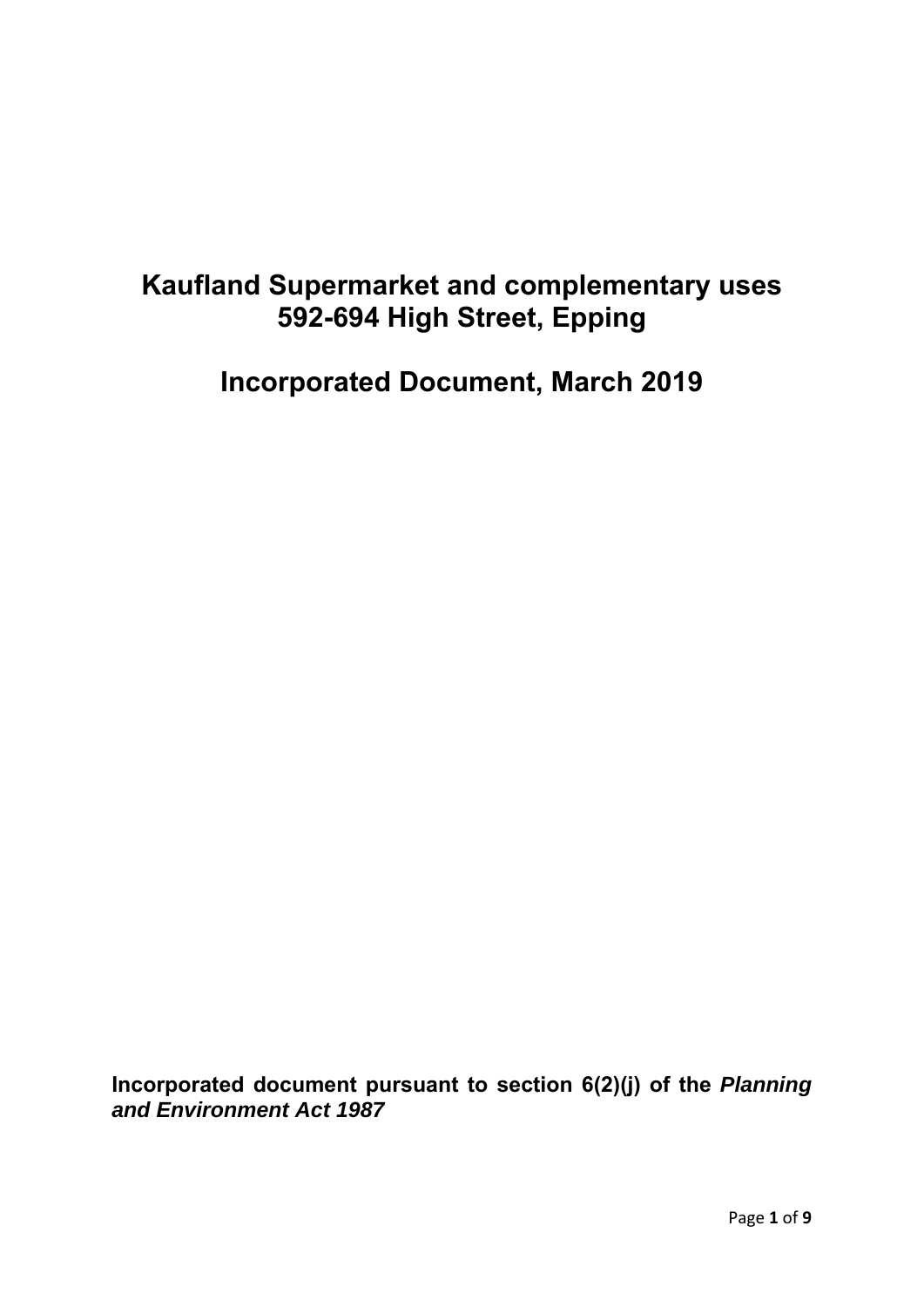## **1.0 INTRODUCTION**

This document is an incorporated document in the schedule to clause 45.12 and clause 72.04 of the Whittlesea Planning Scheme ('Planning Scheme') pursuant to section 6(2)(j) of the *Planning and Environment Act 1987*.

The land identified in clause 3.0 of this may be used and developed in accordance with the specific control in clause 4.0 of this incorporated document.

If there is any inconsistency between any of the provisions of this document and the provisions of the Planning Scheme, the control at clause 4.0 of this document shall prevail over any contrary or inconsistent provision in the Planning Scheme.

## **2.0 PURPOSE**

To facilitate efficient land use for the purposes of supermarket and complementary uses in the areas affected by this control.

#### **3.0 LAND**

The control in this document applies to the land defined as 592-694 High Street, Epping, formally referred to as Lot 1 on PS 413977W, marked as SCO1 on Whittlesea Planning Scheme Map 16SCO.

## **4.0 CONTROL**

## **4.1 EXEMPTION FROM PLANNING SCHEME REQUIREMENTS**

Any requirement in the Planning Scheme which:

- Prohibits use and/or development of land; or
- Requires a permit for use and/or development of land; or
- Requires use or development of land to be carried out in a particular manner,

does not apply to the use and development of the land identified in clause 3.0 of this document undertaken either for or in connection with the use or development of land:

- for a supermarket or a bottle shop used in conjunction with a supermarket where such use or development is carried out by or on behalf of Kaufland Australia Pty Ltd (or a related entity)
- for the purposes of the following uses of land:
	- **Bank**
	- Electoral office
	- Medical centre
	- Real estate agency
	- Travel agency
	- Art gallery
	- Food and drink premises except for hotel or tavern
	- Postal agency
	- Shop except for adult sex product shop, department store, laundromat, restricted retail premises (other than party supplies)
	- Party supplies
- for the purposes of signage associated with the above uses of land.

# **4.2 PLANS**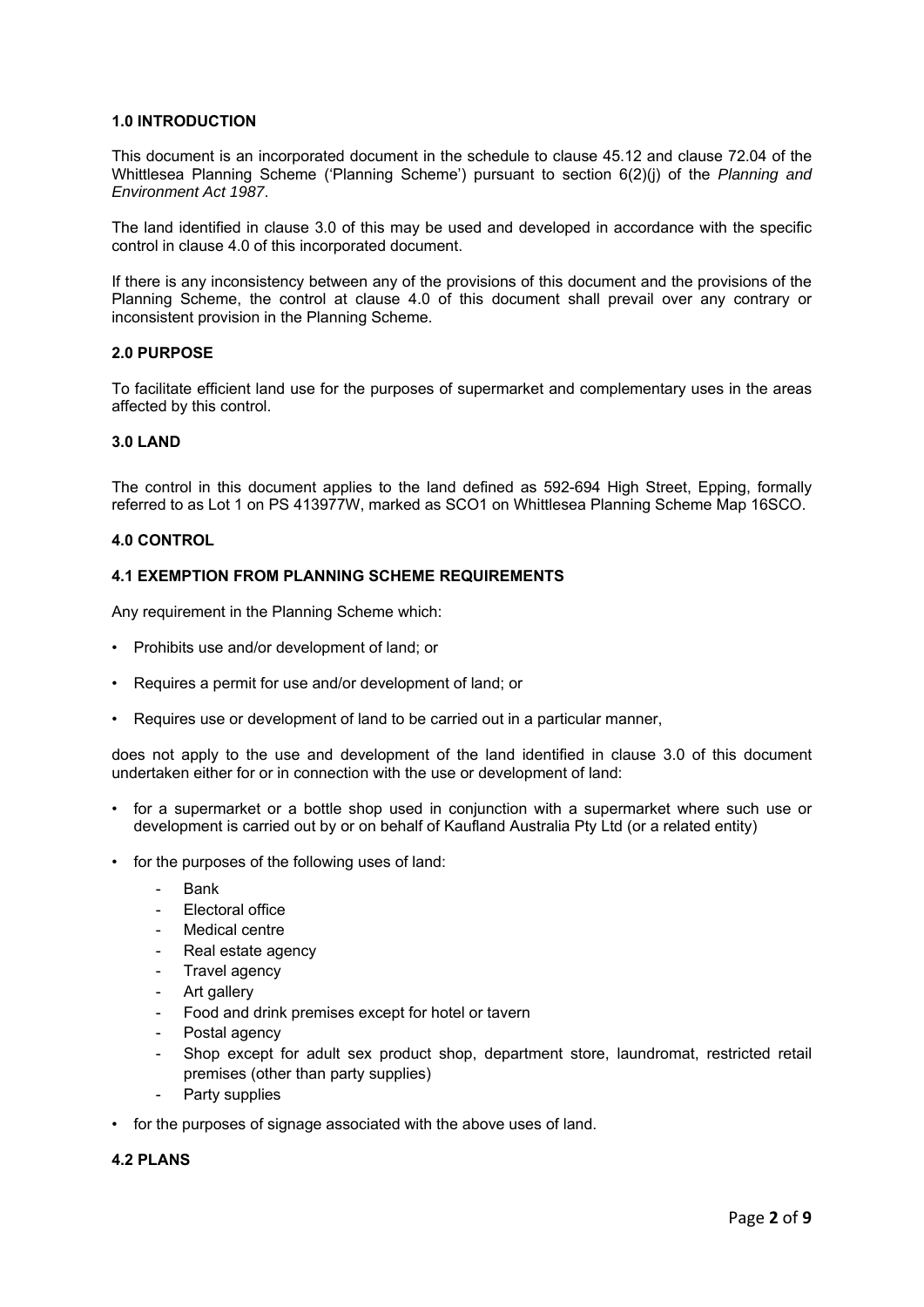The use and development of the land must be undertaken generally in accordance with the following plans but as modified by clause 4.3 of this document:

| <b>SHEET NUMBER</b> | <b>SHEET NAME</b>                 | <b>REVISION</b>     |
|---------------------|-----------------------------------|---------------------|
| <b>TP-02</b>        | SITE CONTEXT PLAN                 | ACP dated 8/11/2018 |
| TP-03               | <b>EXISTING CONDITIONS PLAN</b>   | ACP dated 8/11/2018 |
| <b>TP-04</b>        | PROPOSED SITE & GROUND FLOOR PLAN | ACP dated 8/11/2018 |
| <b>TP-05</b>        | <b>ROOF PLAN</b>                  | ACP dated 8/11/2018 |
| <b>TP-06</b>        | <b>OVERALL ELEVATIONS</b>         | ACP dated 8/11/2018 |
| <b>TP-07</b>        | STREET ELEVATIONS                 | ACP dated 8/11/2018 |
| <b>TP-08</b>        | <b>OVERALL SECTIONS</b>           | ACP dated 8/11/2018 |
| <b>TP-09</b>        | <b>SIGNAGE DIAGRAMS</b>           | ACP dated 8/11/2018 |

## **4.3 CONDITIONS**

The exemption from Planning Scheme requirements outlined in clause 4.1 of this document is subject to the following conditions:

## **Submission and approval of architectural plans**

- 1. Prior to the commencement of any development (including demolition, bulk excavation works and site preparation/retention works), detailed architectural plans must be prepared and submitted to the Minister for Planning for approval and endorsement. The plans must be drawn to scale, and be generally in accordance with the plans listed in clause 4.2 to this incorporated document but modified to show:
	- a. The sleeving of the building to ensure active uses along the main building frontage.
	- b. The provision of a central tree-lined 'boulevard' for the main east-west spine off High Street that incorporates a shared pedestrian / cycle path and narrowing of the carriageway.
	- c. The continuation of the shared pedestrian / cycle path through to Cooper Street.
	- d. The provision of public art in pedestrian areas of the development or in locations visible from the public realm.
	- e. The removal of Pylon Sign Type 2.
	- f. At least 10 bicycle lockers or lockable compound for at least 10 employee bicycles and end of trip facilities.
	- g. Subject to condition 34, the following changes identified in the Transport Impact Assessment (TIA) by GTA Consultants dated 12 November 2018:
		- i. The signalisation of the Cooper Street access point;
		- ii. An extension of the right turn lane on the east approach to the High Street/Cooper Street intersection of approximately 40metres;
		- iii. An extension of the right turn lane on the south approach to the High Street/site access/Pacific Epping Shopping Centre Site Access intersection of approximately 30m;
	- h. Decrease the central carriageway width to 7metres and increase the area provided for landscape accordingly.
	- i. Additional façade treatments (such as random pattern effects or other coloured textured or attached surfaces) to the railway line (eastern) elevation.
	- j. Any changes resulting from the Landscape Plan and Car Parking Plan as required by Conditions 12 and 13 respectively.
	- k. Any changes resulting from the Stormwater Management Plan as required by Condition 18.

#### Layout not altered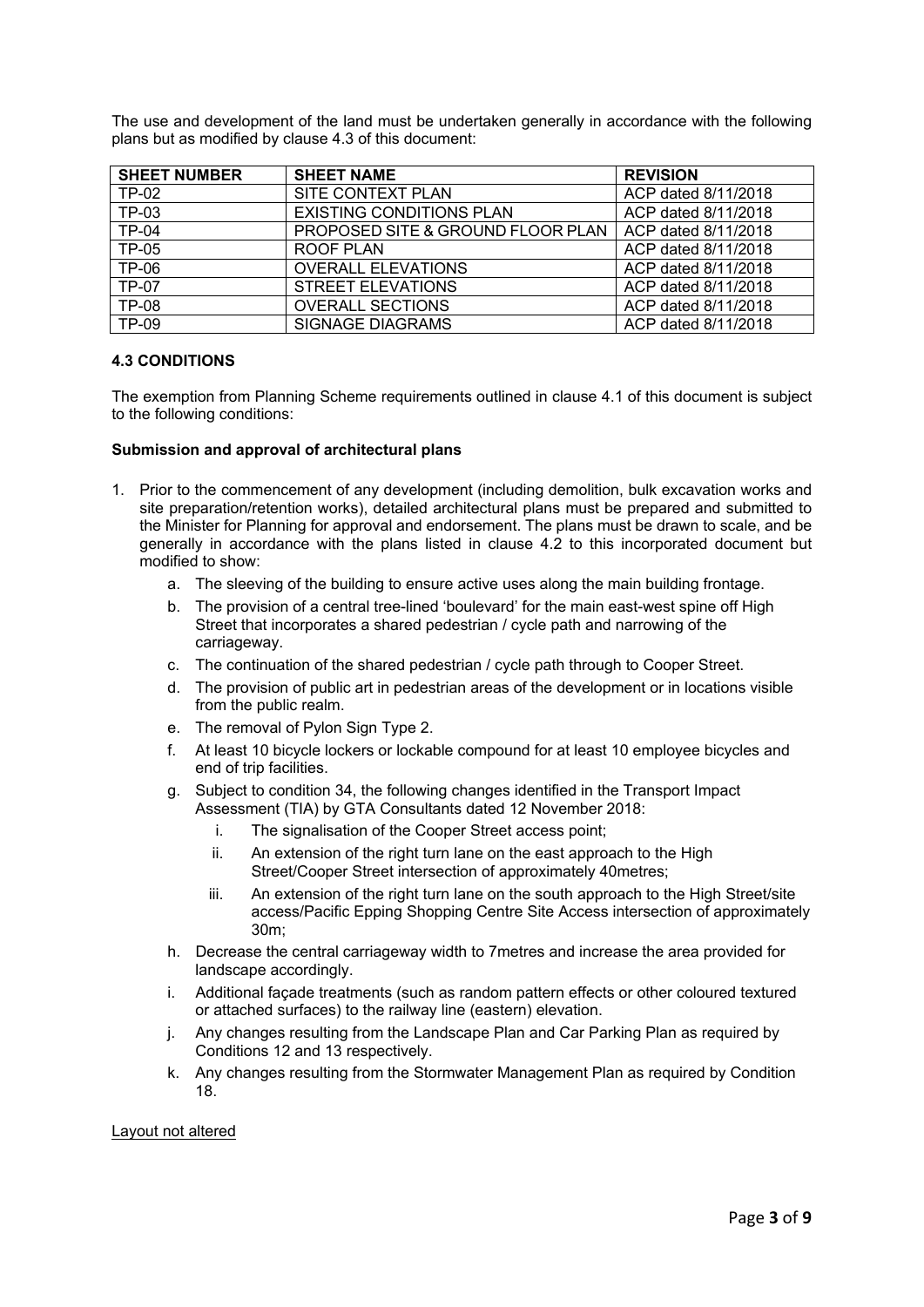2. The use and development as shown on the endorsed plans must not be altered without the written consent of the Responsible Authority. Where a proposed alteration would require referral to a referral authority, save for these provisions, a request for the Responsible Authority's written consent must be accompanied by the written views of the referral authority.

## Hours of Operation

- 3. The supermarket and all other uses other than bottle shop shall only operate between the hours of 7:00am and midnight each day of the week, unless with the written approval of the Responsible Authority. Bottle shop uses shall only operate between the hours of 9:00am and 10:00pm each day of the week, unless with the written approval of the Responsible Authority.
- 4. Waste collection from the site in association with the permitted uses must not occur between the hours of midnight and 7.00am (other than a maximum of one waste collection truck between midnight and 7.00am) unless with the written consent of the Responsible Authority.

#### Noise

- 5. Noise levels emanating from the premises must not exceed noise levels as determined by the State Environment Protection Policy (Control of Noise from Commerce, Industry and Trade) No. N-1.
- 6. Plant and equipment shall be assessed by a suitably qualified acoustic consultant during design and construction to ensure compliance with SEPP N-1.

# Waste

- 7. Prior to the commencement of use, a waste management plan for the development generally in accordance with the Waste Management Plan prepared by One Mile Grid dated November 2018 must be prepared to the satisfaction of the Responsible Authority.
- 8. Provision must be made on the land for the storage and collection of garbage and other solid waste.

### Loading and Delivery Management Plan

- 9. Prior to the commencement of development, a Loading and Delivery Management plan must be submitted to and be approved by the Responsible Authority.
- 10. Any loading and unloading of goods and all manoeuvring of vehicles must only be carried out within title boundaries of the land.

#### Visual Amenity

11. No air conditioning equipment, plant or the like must be installed on the roof of the building such that it would be visible to the public.

#### Landscaping

- 12. Prior to commencement of development, a landscape plan dimensioned and drawn to scale must be submitted and approved by the Responsible Authority. The plan must be generally in accordance with the landscape plans by Formium Landscape Architects Figures 3-9 dated November 2018 but modified to show:
	- a. the location of all existing vegetation to be retained and/or removed;
	- b. the location of buildings and trees on neighbouring properties within 3 metres of the title boundaries;
	- c. details of surface finishes of pathways and driveways;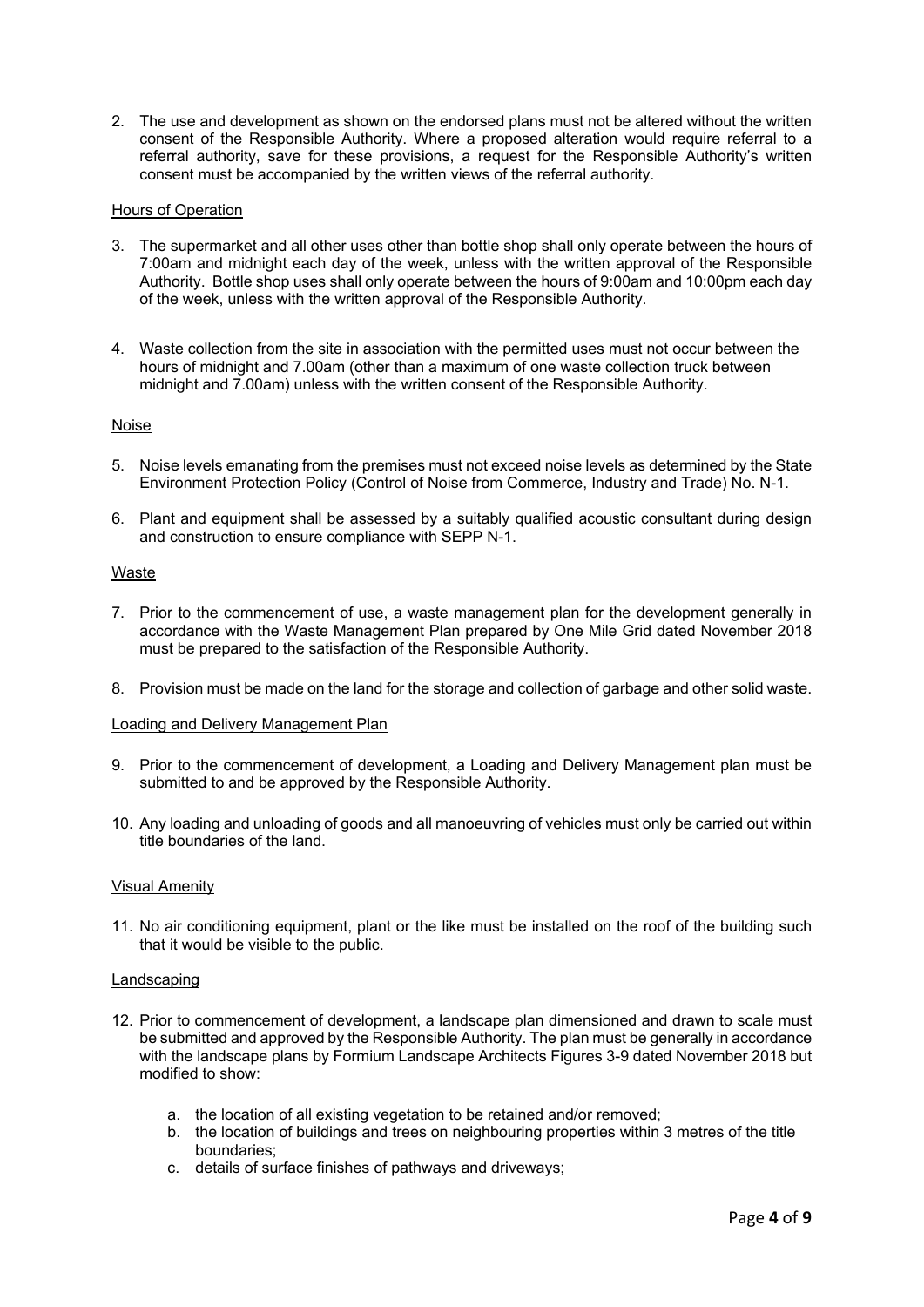- d. a planting schedule of all proposed trees, shrubs, and ground covers, including botanical names, common names, pot sizes, sizes at maturity and quantities of each species;
- e. the provision of a central tree lined 'boulevard' for the main east-west spine off High Street that incorporates a shared path and narrowing of the carriageway;
- f. the continuation of the shared pedestrian / cycle path through to Cooper Street;
- g. the provision of a large publicly accessible plaza connected to the boulevard which is not shade prone;
- h. the provision for public art in pedestrian areas of the development in locations visible from the public realm;
- i. canopy trees at the rate of one for every eight spaces in surface car parks set out in appropriately designed landscaping bays;
- j. the provision of larger tree bays which integrate Water Sensitive Urban Design and have regard to measures to avoid trampling and litter collection; and
- k. any changes resulting from the Car Parking Plan as required by Condition 13.

#### Car parking and Traffic Management

- 13. Prior to the commencement of development, a car parking and traffic management report and Car Parking Plan by a recognised traffic consultant must be submitted to and be approved to the satisfaction of the Responsible Authority. The Car Parking Plan must show:
	- a. relocation of the outdoor plaza further towards the entry to the supermarket;
	- b. pedestrian linkages designed having regard to Figure 22 of the statement of evidence by Charmaine Dunstan of Traffix group dated 14 November 2018 which shows the following additional pedestrian connections:
		- i. an improved pedestrian link to the northern carpark
		- ii. an additional link across the Service Road to the south of site
		- iii. relocation and extension of the footpath connection between the main path (linking the store and High Street) and Epping Hub
		- iv. Provision of a shared path between High Street and Copper Street entries;
	- c. line marking and signage; and
	- d. detail of the shared zones including any pedestrian priority spaces.
- 14. Prior to the occupation of the permitted development:
	- a. the car parking spaces and vehicular access ways shown on the endorsed plans and approved Car Parking Plan must be fully constructed, sealed, delineated and/or signed and drained incorporating Water Sensitive Urban Design elements including gross pollutant trap(s); and
	- b. all traffic mitigation works and management measures as recommended in the car parking and traffic management report and Car Parking Plan must be implemented at no cost to the Responsible Authority, and must be maintained to the reasonable satisfaction of the Responsible Authority.

#### Materials, finishes and design integrity

15. Prior to the commencement of development, a facade and materials strategy must be submitted to and be to the satisfaction of the Responsible Authority. The facade and materials strategy must include a detailed schedule of materials and finishes including the colour, type of materials (and quality), construction and appearance.

#### Environmentally Sustainable Design (ESD)

16. Prior to the commencement of development, an ESD Report and ESD Management Plan must be submitted to and be approved by the Responsible Authority. The ESD report must confirm that the roof top photovoltaic arrays have been optimised and that the development has been designed to achieve a 5 Star Green Star Design & As Built rating.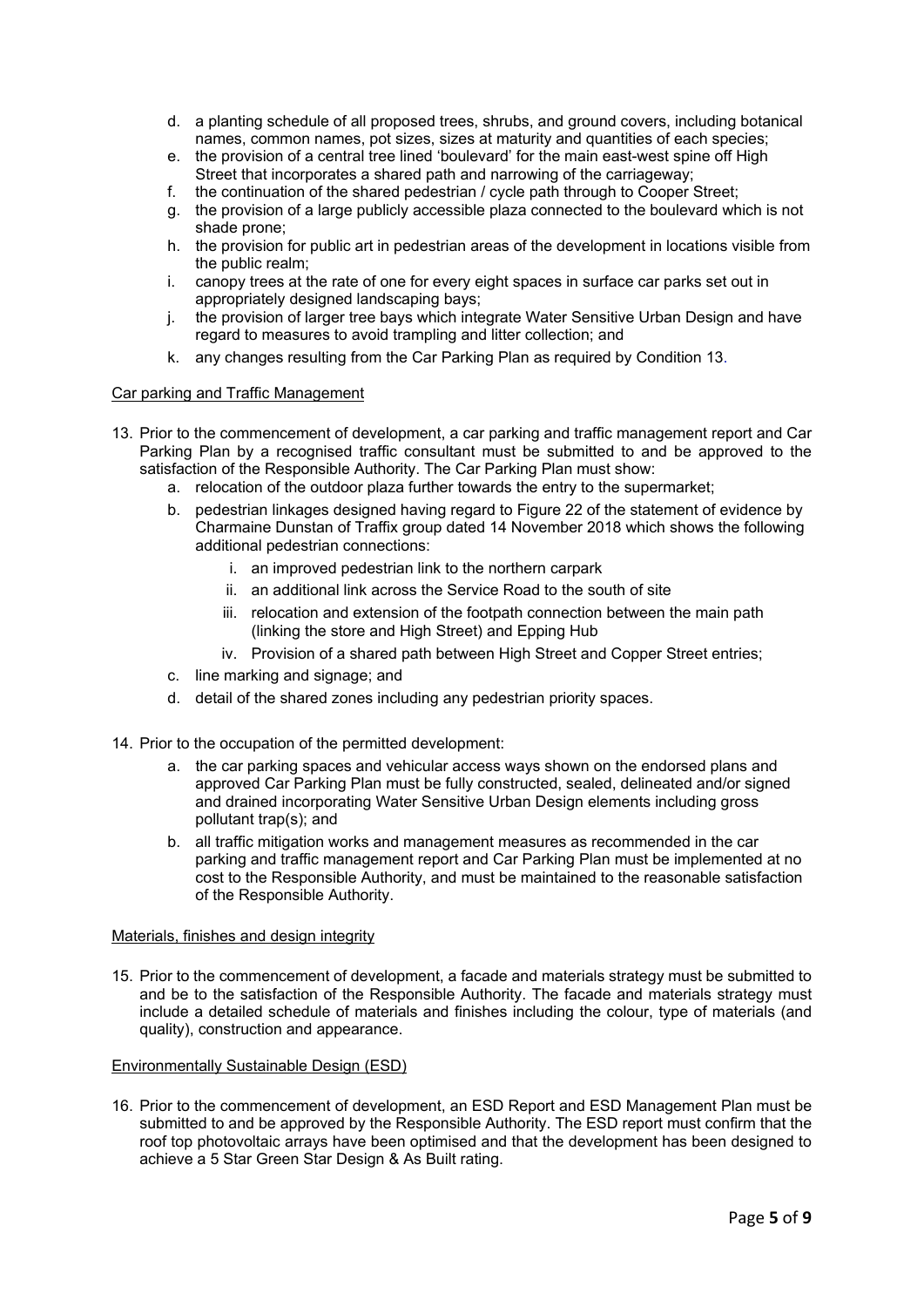17. The measures included in the ESD Management Plan must be implemented prior to occupation of the building, to the reasonable satisfaction of the Responsible Authority.

#### Stormwater Management

- 18. Prior to the commencement of development, a Stormwater Management Plan (SMP) must be submitted to and be approved by the Responsible Authority. The SMP must:
	- a. be based on an integrated water sensitive urban design strategy;
	- b. meet the objectives of clause 53.18-5 of the Planning Scheme;
	- c. include details of the proposed stormwater management system, including drainage works and retention, detention and discharges of stormwater to the drainage system; and
	- d. confirm that the development has been designed to achieve compliance with the *Urban Stormwater - Best Practice Environmental Management Guidelines (Victorian Stormwater Committee, 1999)*.
- 19. The measures included in the SMP must be implemented prior to occupation of the building, to the satisfaction of the Responsible Authority.

#### **Construction**

- 20. Prior to the commencement of development, a detailed construction and demolition management plan must be submitted to and be approved by the Responsible Authority. The plan must be prepared in accordance with any municipal construction management plan guidelines (where applicable), and should include the following:
	- a. public safety, amenity and site security;
	- b. construction hours, noise and vibration controls;
	- c. air and dust management;
	- d. stormwater and sediment control;
	- e. waste and materials reuse;
	- f. traffic management;
	- g. site services and amenities during construction;
	- h. a requirement that, at all times during the construction phase of the development, the owner shall take measures to ensure that pedestrians are able to use with safety any footpath along the boundaries of the site;
	- i. a requirement that any litter generated by building activities on the site shall be collected and stored in an appropriate enclosure which complies with Council's Code of Practice for building / development sites. The enclosures shall be regularly emptied and maintained such that no litter overspills onto adjoining land. Prior to occupation and / or use of the building, all litter shall be completely removed from the site; and
	- j. a requirement that, during the construction phase, a truck wheel washing facility or similar device must be installed and used to the satisfaction of the Responsible Authority so that vehicles leaving the site do not deposit mud or other materials on roadways. Any mud or other materials deposited on roadways as a result of construction works on the site must be cleaned to the satisfaction of the Responsible Authority within two hours of it being deposited.
- 21. Upon completion of all buildings and works authorised by this Incorporated Document, the owner must notify the Responsible Authority of the satisfactory completion of the development and compliance with all relevant conditions.

#### **Signage**

22. The type, location, size, lighting and material of construction of the signs shown on the endorsed plans shall not be altered without the written consent of the Responsible Authority.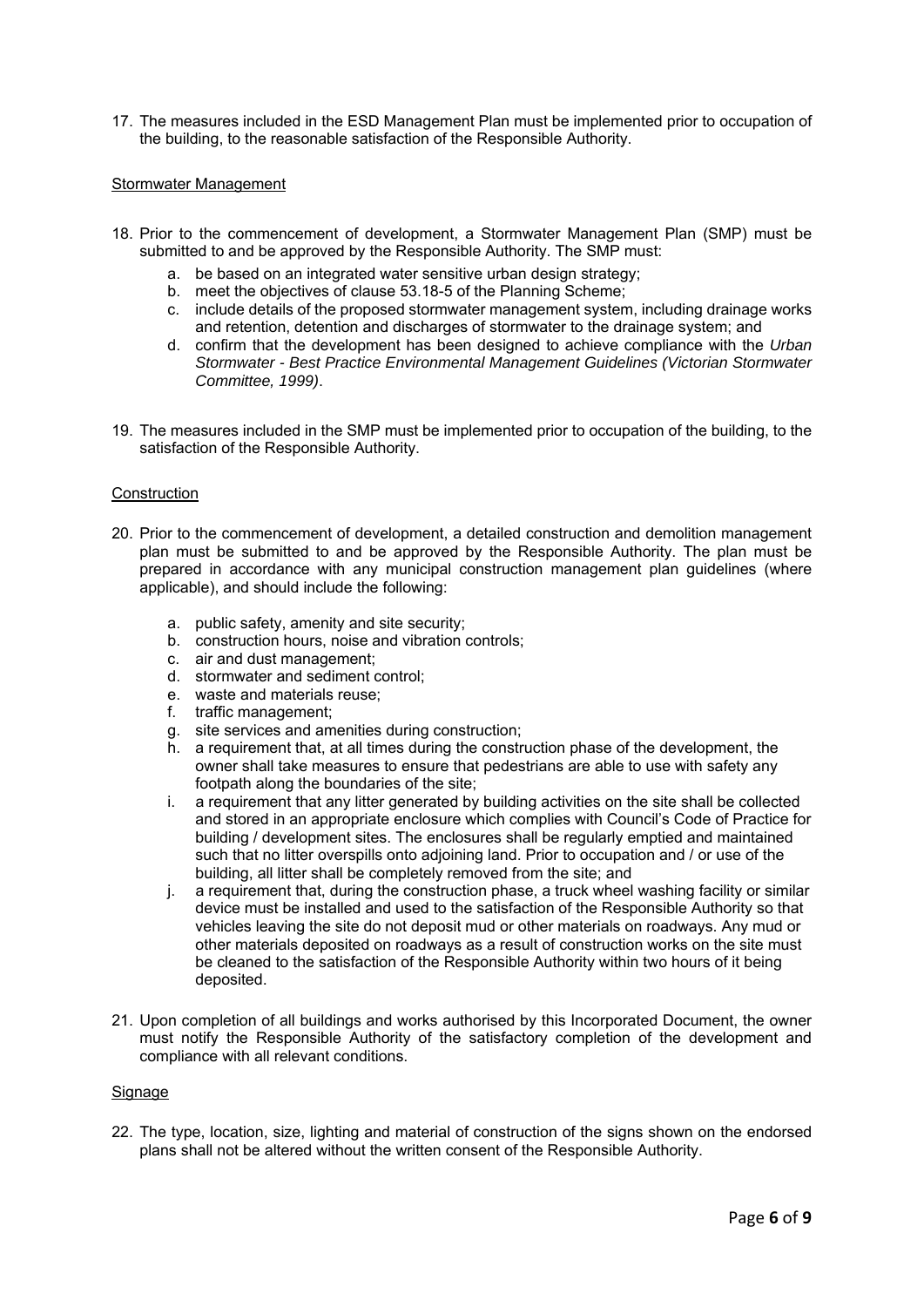- 23. The signs, including their structure, as shown on the endorsed plans must at all times be maintained in good order and condition, to the satisfaction of the Responsible Authority.
- 24. The signs must only contain a logo or name which identifies the business conducted on the site unless otherwise approved by the Responsible Authority.

#### Green Travel Plan

- 25. Before the use and/or development starts, a Green Travel Plan must be prepared for the supermarket and submitted to and approved by the Responsible Authority. The Plan must be prepared by a suitably qualified person and must encourage the use of non-private vehicle transport modes by the staff of the supermarket. When approved, the Green Travel Plan will be endorsed by the Responsible Authority. The Green Travel Plan must include the following:
	- a. an introduction to the site, a description of the location and the objectives for the Green Travel Plan;
	- b. a site audit report, including an assessment of the available alternative modes of transport;
	- c. an action plan outlining methods used to implement the objectives of the Green Travel Plan including targets and measures; and
	- d. a monitoring and evaluation strategy outlining how the ongoing performance and success of the Green Travel Plan will be assessed.

#### Provision of Services

- 26. Prior to the occupation of the building hereby approved, the Owner is required to construct at no cost to Council, drainage works between the subject site and the Council nominated point of discharge. Such drainage works must be designed by a qualified engineer and submitted to and approved by Council. Computations will also be required to demonstrate that the drainage system will not be overloaded by the new development. Construction of the drainage system must be carried out in accordance with Council specifications and under Council supervision.
- 27. Prior to the occupation of the building hereby approved, reticulated (water, sewerage, gas and electricity) services must be constructed and available to the satisfaction of the Responsible Authority.
- 28. The Owner shall be responsible to meet all costs associated with reinstatement and / or alterations to Council or other Public Authority assets deemed necessary by such Authorities as a result of the development. The Owner shall be responsible for obtaining prior specific written approval for any works involving the alteration of Council or other Public Authority assets.

#### Landscaping completion and maintenance

- 29. Unless with the prior written consent of the Responsible Authority, before the occupation of the development and/or use hereby permitted commences and/or within 6 months and/or 12 months of the completion of the development, the landscaping works shown on the endorsed plans must be carried out, completed and maintained to the satisfaction of the Responsible Authority.
- 30. Unless otherwise agreed in writing by the Responsible Authority, the landscaping areas shown on the endorsed plans must be used for landscaping and no other purpose and any landscaping must be maintained to the satisfaction of the Responsible Authority, including that any dead, diseased or damaged plants are to be replaced.

## Universal Access

31. A report and additional plan prepared by a suitably qualified and accredited person demonstrating that access to and throughout the commercial part of the building (including the public toilets) must be provided in accordance with the Disability (Access to Premises – Buildings) Standards 2010 and applicable Australian Standards: AS 1428.1 – 2009, AS/NZS 1428.4.1 – 2009 and AS/NZS 2890.6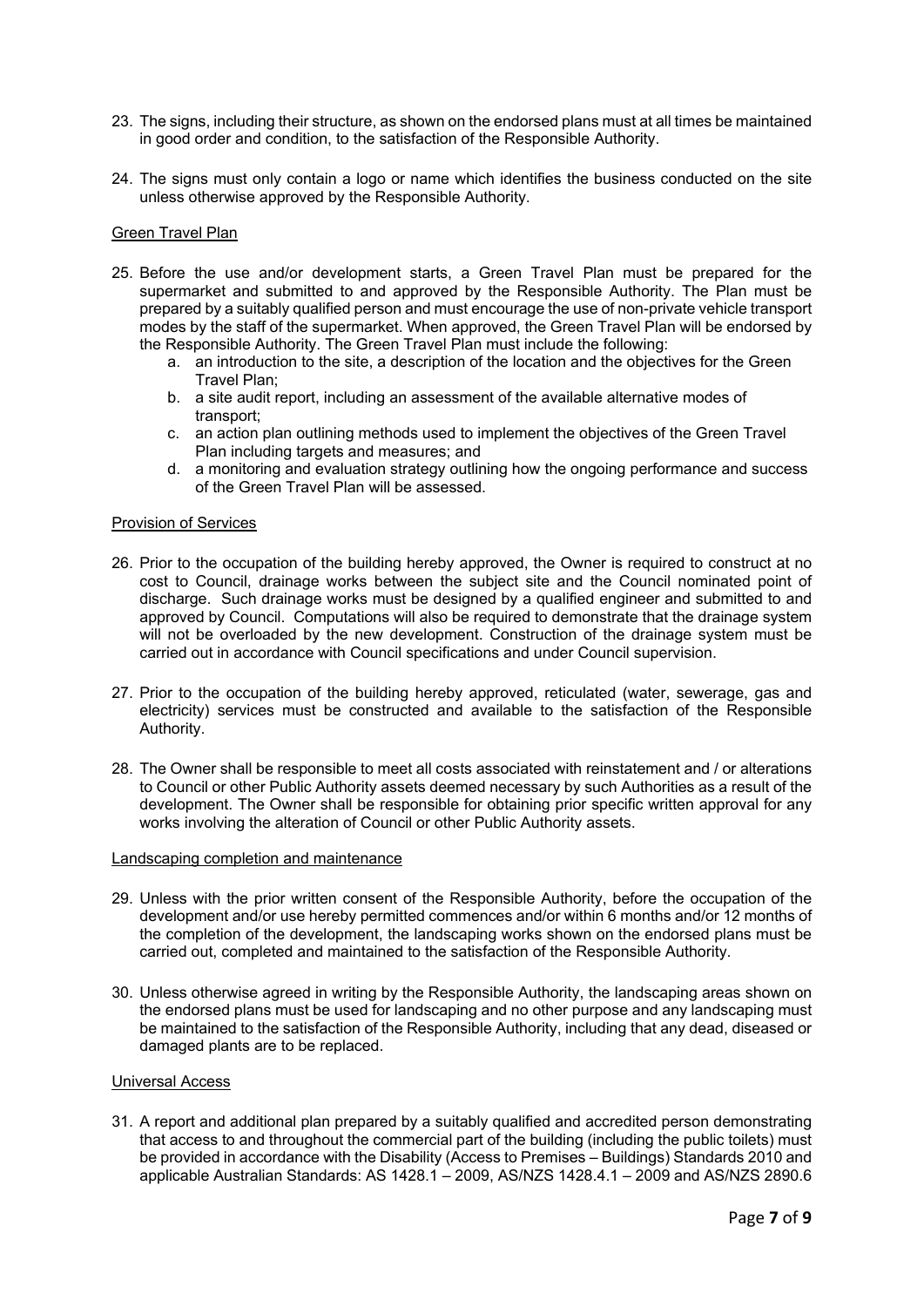– 2009 and conforms with the objectives of the Disability Discrimination Act 1992 (Commonwealth).

## Development contributions

32. Prior to the completion of the development or at any other time agreed by the Collecting Agency, any development contributions that would have been payable under the Development Contributions Plan Overlay Schedule 14 if a permit had been issued for the development, must be paid to the Collecting Agency.

## VicRoads Conditions

- 33. An electronic or animated sign within 60 metres of a freeway or arterial road declared under the Road Management Act 2004 must not be constructed without the written consent of VicRoads and the Responsible Authority.
- 34. Prior to the commencement of the development (excluding demolition and site preparation works) or at another time agreed in writing with VicRoads, an updated Transport Impact Assessment (TIA) shall be prepared to the satisfaction of and at no cost to VicRoads and the Head, Transport Victoria. The TIA shall consider the signalisation of the Cooper St access taking into consideration 2020 and 2031 network operating conditions and shall identify any works required to mitigate the impact of the development on the arterial road network and on Cooper Street bus operations.
- 35. Unless otherwise agreed in writing by VicRoads, and prior to the commencement of any works, Functional Layout Plans must be submitted to and approved by VicRoads to show (as modified by any requirement of the TIA):
	- a. the signalisation of the Cooper Street access point;
	- b. the extension of the right turn lane on the east approach to the High Street/Cooper Street intersection; and
	- c. the extension of the right turn lane on the south approach to the High Street/site access/Pacific Epping Shopping Centre site access intersection.
- 36. Subsequent to the approval of the Functional Layout Plans and prior to the commencement of any roadworks, detailed engineering design plans must be submitted to VicRoads for approval. The detailed design plans must be prepared generally in accordance with the approved Functional Layout Plans.
- 37. Prior to the commencement of the development (excluding demolition and site preparation works) or at another time agreed in writing with VicRoads, the endorsed plans must be amended (if required) to be consistent with the required impact mitigation works identified in the TIA.
- 38. Prior to the occupation of the development, all impact mitigation works required by the TIA must be completed to the satisfaction of and at no cost to VicRoads.

# **4.4 EXPIRY**

The control in this document expires in respect of land identified in clause 3.0 and Appendix A of this document if any of the following circumstances apply:

- a. development of that land has not commenced 2 years after the approval date of Amendment GC123; or
- b. use of that land has not commenced 4 years after the approval date of Amendment GC123; or
- c. development of that land is not completed 4 years after the approval date of Amendment GC123.